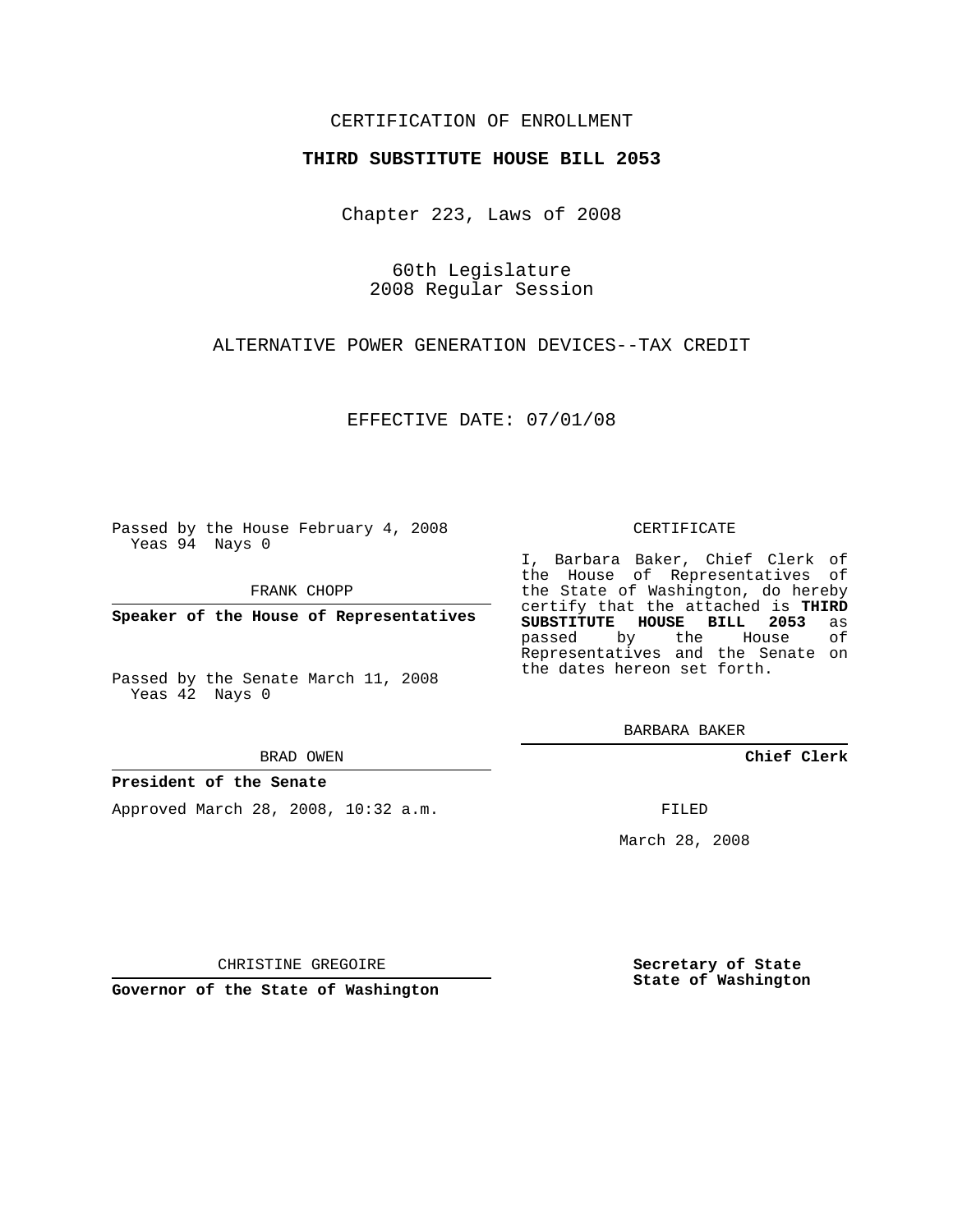# **THIRD SUBSTITUTE HOUSE BILL 2053** \_\_\_\_\_\_\_\_\_\_\_\_\_\_\_\_\_\_\_\_\_\_\_\_\_\_\_\_\_\_\_\_\_\_\_\_\_\_\_\_\_\_\_\_\_

\_\_\_\_\_\_\_\_\_\_\_\_\_\_\_\_\_\_\_\_\_\_\_\_\_\_\_\_\_\_\_\_\_\_\_\_\_\_\_\_\_\_\_\_\_

Passed Legislature - 2008 Regular Session

## **State of Washington 60th Legislature 2008 Regular Session**

**By** House Finance (originally sponsored by Representatives Goodman, Springer, O'Brien, Dunshee, Eddy, Blake, Lovick, Upthegrove, Green, Simpson, and Hurst)

READ FIRST TIME 02/12/08.

 AN ACT Relating to improving the availability of motor vehicle fuel in the event of an electric power outage or interruption in electric service; adding a new section to chapter 82.04 RCW; providing an effective date; and providing an expiration date.

BE IT ENACTED BY THE LEGISLATURE OF THE STATE OF WASHINGTON:

 NEW SECTION. **Sec. 1.** A new section is added to chapter 82.04 RCW to read as follows:

 (1) In computing the tax imposed under this chapter, a credit is allowed for the purchase of an alternative power generation device and labor and services for the installation of the device, by an eligible person. The credit is equal to the lesser of fifty percent of the cost of the alternative power generation device or twenty-five thousand dollars.

 (2) The amount of the credit provided in subsection (1) of this section may not exceed the tax otherwise due under this chapter for the tax reporting period.

 (3) The total amount of credits taken under this section in any biennium may not exceed seven hundred fifty thousand dollars.